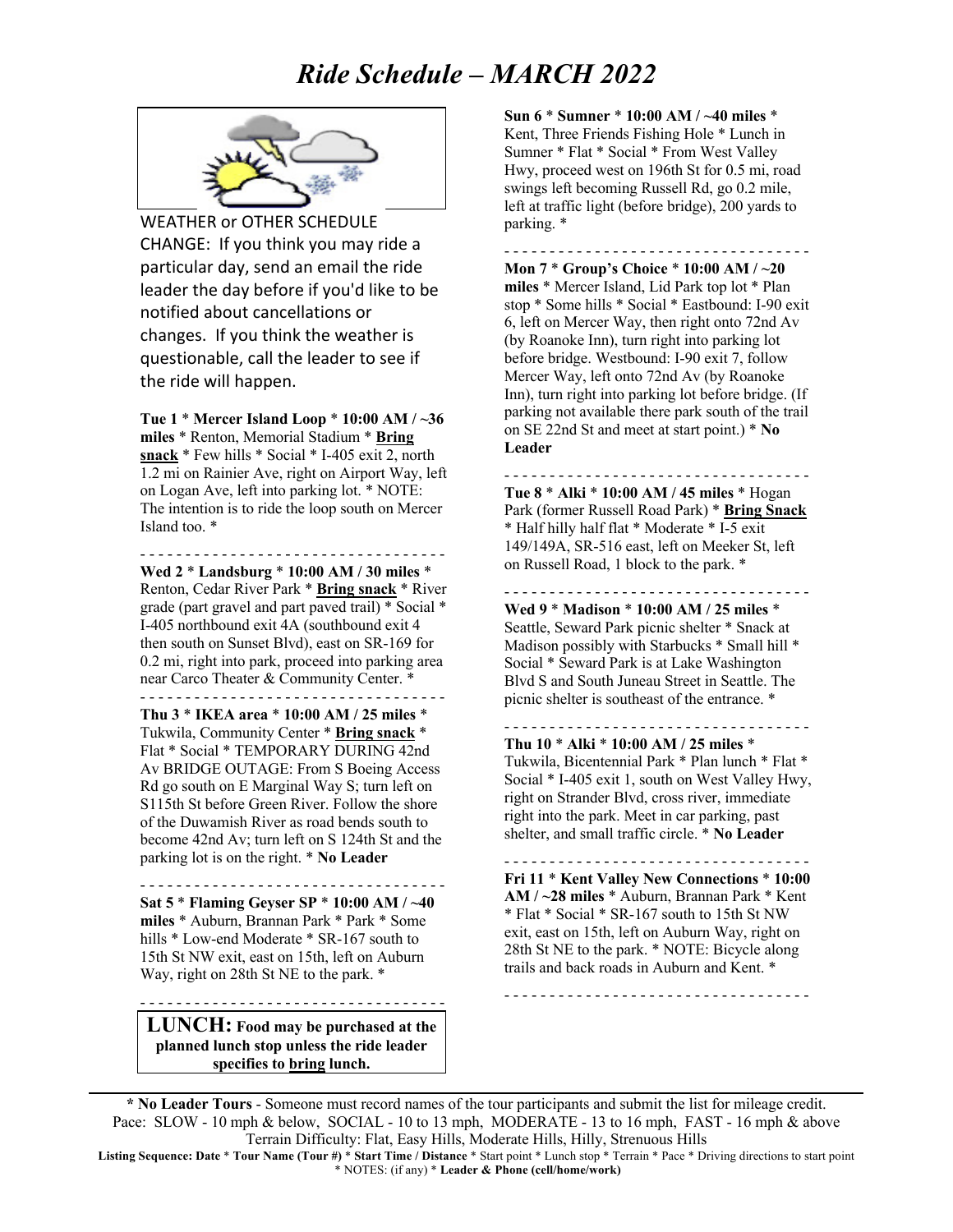## *Ride Schedule – MARCH 2022*

**Sat 12** \* **CW South Lake WA** \* **10:00 AM / ~25 miles** \* Mercer Island, Lid Park top lot \* **Bring snack** \* Some hills \* Social \* Eastbound: I-90 exit 6, left on Mercer Way, then right onto 72nd Av (by Roanoke Inn), turn right into parking lot before bridge. Westbound: I-90 exit 7, follow Mercer Way, left onto 72nd Av (by Roanoke Inn), turn right into parking lot before bridge. (If parking not available there park south of the trail on SE 22nd St and meet at start point.) \*

- - - - - - - - - - - - - - - - - - - - - - - - - - - - - - - - - -

**Sun 13** \* **IKEA area** \* **10:00 AM / 25 miles** \* Tukwila, Community Center \* **Bring snack** \* Flat \* Social \* TEMPORARY DURING 42nd Av BRIDGE OUTAGE: From S Boeing Access Rd go south on E Marginal Way S; turn left on S115th St before Green River. Follow the shore of the Duwamish River as road bends south to become 42nd Av; turn left on S 124th St and the parking lot is on the right. \*

**Mon 14** \* **Foothills Trail** \* **10:00 AM / 25 miles** \* Puyallup, East Puyallup/Meeker Trailhead \* Plan stop \* Gentle grade \* Social \* From southbound SR-167, exit to SR-410 E, 2nd ramp to right for SR-162 (south toward Orting) for 0.5 miles, after crossing Puyallup River, take next right on 80th St E and drive west 0.6 miles

- - - - - - - - - - - - - - - - - - - - - - - - - - - - - - - - - -

to East Puyallup/Meeker Trailhead on left. \* - - - - - - - - - - - - - - - - - - - - - - - - - - - - - - - - - -

**Tue 15** \* **Cedar River & Pipeline Trails** \* **10:00 AM / 36 miles** \* Renton, Ron Regis Sports Park \* Coffee / snack stop Panera Bread (mile 24) \* 1400' elev gain; 20 miles paved trail and 16 miles gravel trail. \* Moderate \* I-405 exit 4 (southbound) or 4A (northbound), east on Maple Valley Hwy past the Maplewood Golf Course. Turn left on 149th Ave SE, entrance immediately on left. \* NOTE: Road bikes with 25 mm or wider tires should be OK.

https://ridewithgps.com/routes/38522684 \*

- - - - - - - - - - - - - - - - - - - - - - - - - - - - - - - - - -

**Wed 16** \* **Three Friends Fishing Hole** \* **10:00 AM / 25 miles** \* Auburn, SuperMall \* **Bring snack** \* Flat \* Social \* I-405 exit 2, go south on SR-167 (about 13 miles), to the SuperMall & exit from SR-167. Turn left onto 15th St. SW. Pass over SR-167 then turn left onto SuperMall Dr. SuperMall is on your right, park & meet near Red Robin. \*

- - - - - - - - - - - - - - - - - - - - - - - - - - - - - - - - - -

**Thu 17** \* **Foster Park to Sumner** \* **10:00 AM / 28 miles** \* Kent, Foster Park Trail Access \* Sumner \* Flat \* Social \* I-5 exit 149/149A, SR-516 east (becomes Willis St. in Kent), right on 74th Ave S, left on 259th St, one block to the park on the right. Trail head parking for Interurban & Green River trails. \* **No Leader**

- - - - - - - - - - - - - - - - - - - - - - - - - - - - - - - - - - **Sat 19** \* **Group's Choice** \* **10:00 AM / ~25 miles** \* West Seattle, Lincoln Park North Lot \* Plan snack stop \* Some hills \* Social \* I-5 exit 163/163A, west on West Seattle Freeway, follow Fauntleroy Way SW as Freeway ends. Parking lot is in the 8200 block of Fauntleroy Way. \* **No Leader**

- - - - - - - - - - - - - - - - - - - - - - - - - - - - - - - - - - **Sun 20** \* **Leader's Choice** \* **10:00 AM / ~30 miles** \* Renton, Ron Regis Sports Park \* **Bring snack** \* Possible hills \* Social \* I-405 exit 4 (southbound) or 4A (northbound), east on Maple Valley Hwy past the Maplewood Golf Course. Turn left on 149th Ave SE, entrance immediately on left. \*

- - - - - - - - - - - - - - - - - - - - - - - - - - - - - - - - - - **Mon 21** \* **Northgate Pedestrian Bridge** \* **10:00 AM / 20 miles** \* Seattle, Gas Works Park \* Plan snack stop \* Some hills \* Social \* I-5 exit 169, west on NE 45th St from I-5 northbound, (west on NE 50th St from I-5 southbound), left on Meridian Ave, right on Northlake Way, left into the park. \* NOTE: All parking spaces have a 4-hour time limit. If you need more time, park to the east on Northlake Wy. \*

**Tue 22** \* **SR-520 Bridge Loop** \* **10:00 AM / 31 miles** \* Renton, Memorial Stadium \* Bring snack \* Some hills \* Moderate \* I-405 exit 2, north 1.2 mi on Rainier Ave, right on Airport Way, left on Logan Ave, left into parking lot. \*

- - - - - - - - - - - - - - - - - - - - - - - - - - - - - - - - - -

- - - - - - - - - - - - - - - - - - - - - - - - - - - - - - - - - - **Wed 23** \* **Carnation** \* **10:00 AM / 30 miles** \* Fall City, Park & Ride lot \* Bring snack or buy something at coffee stand \* Flat (with extra little loops in valley) \* Social \* I-90 exit 22, Preston-Fall City Road north to Fall City, cross Snoqualmie \*

- - - - - - - - - - - - - - - - - - - - - - - - - - - - - - - - - - **Thu 24** \* **Madison Park via Seward Park** \* **10:00 AM / 25 miles** \* Mercer Island, Lid Park top lot \* **Bring snack** \* Couple of hills \* Social

**\* No Leader Tours** - Someone must record names of the tour participants and submit the list for mileage credit. Pace: SLOW - 10 mph & below, SOCIAL - 10 to 13 mph, MODERATE - 13 to 16 mph, FAST - 16 mph & above Terrain Difficulty: Flat, Easy Hills, Moderate Hills, Hilly, Strenuous Hills

**No Leader**

**Listing Sequence: Date** \* **Tour Name (Tour #)** \* **Start Time / Distance** \* Start point \* Lunch stop \* Terrain \* Pace \* Driving directions to start point \* NOTES: (if any) \* **Leader & Phone (cell/home/work)**